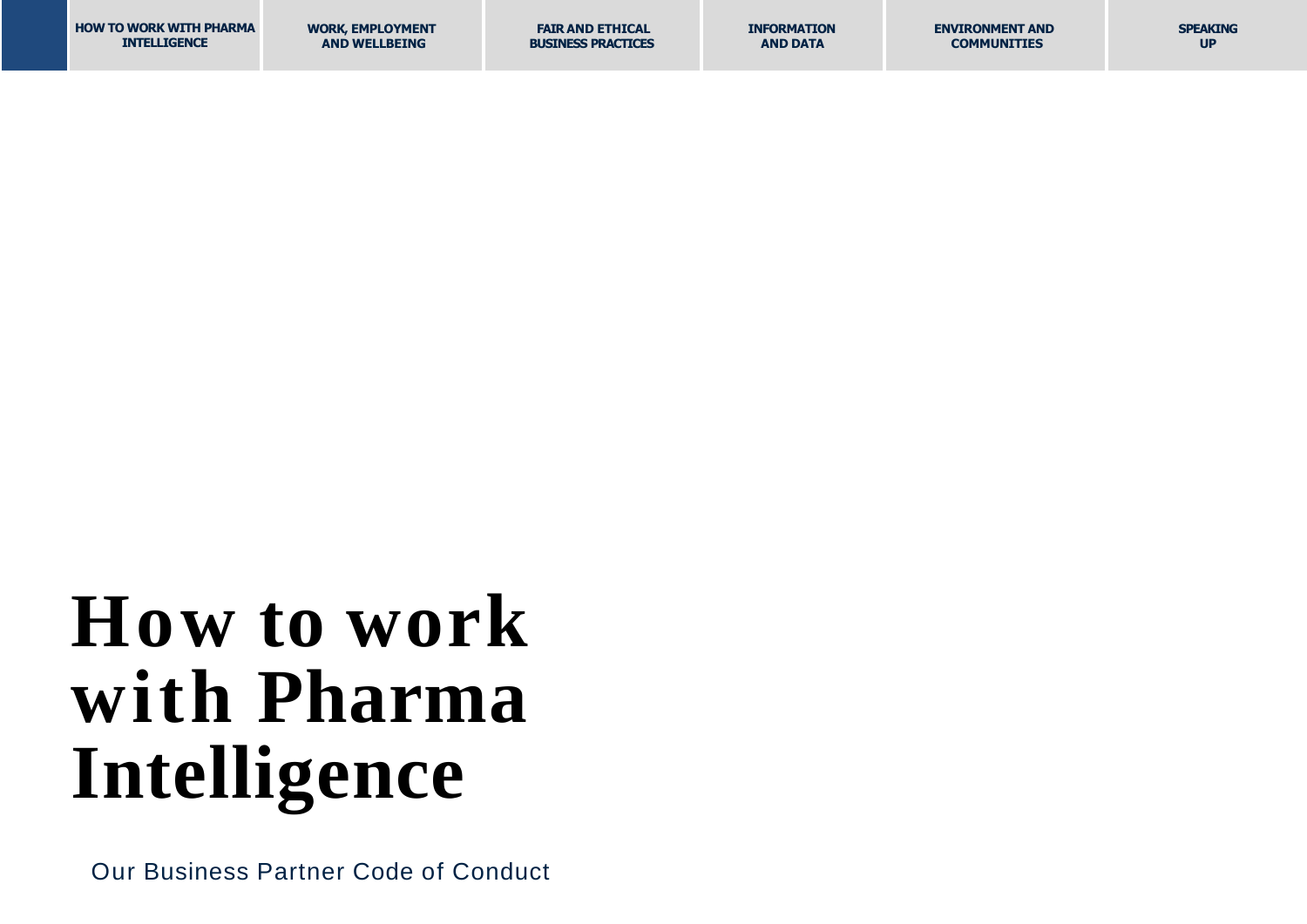### **Introduction**

At Pharma Intelligence, one of our Guiding Principles is Success is a Partnership.

And the fact it is a company Guiding Principle reflects how important we consider our partners and partnerships to be.

Across our business, we seek to connect people with knowledge in a multitude of locations and in many different ways.

Whether it is part of delivering critical clinical trial data to pharmaceutical companies or keeping our offices safe and welcoming, we rely on a wide range of partners to support our colleagues and ensure our customers' success.

For us, successful partnerships are based on close collaboration, trust, accountability and sharing the same values and goals.

We seek to operate a sustainable, long-term-oriented business focused on quality, integrity and serving our customers and communities, and we want to work with partners who have the same view of success.

Partners who share the same commitments to treating their colleagues fairly, equally and with respect. Who seek to create a positive impact on the environment and the communities they work in. Who practice ethical business and treat information responsibly. And who, above all, comply with all applicable laws and regulations.

This Code – How to work with Pharma Intelligence - sets out those principles and our expectations which, we hope, are what any partner would seek to do and achieve in their own business too.

We welcome questions and conversations from our business partners, on this or any other matter, as we work together to uphold these principles, deliver on our commitments and continuously improve what we do and deliver.

#### Ramsey Hasheem

Chief Executive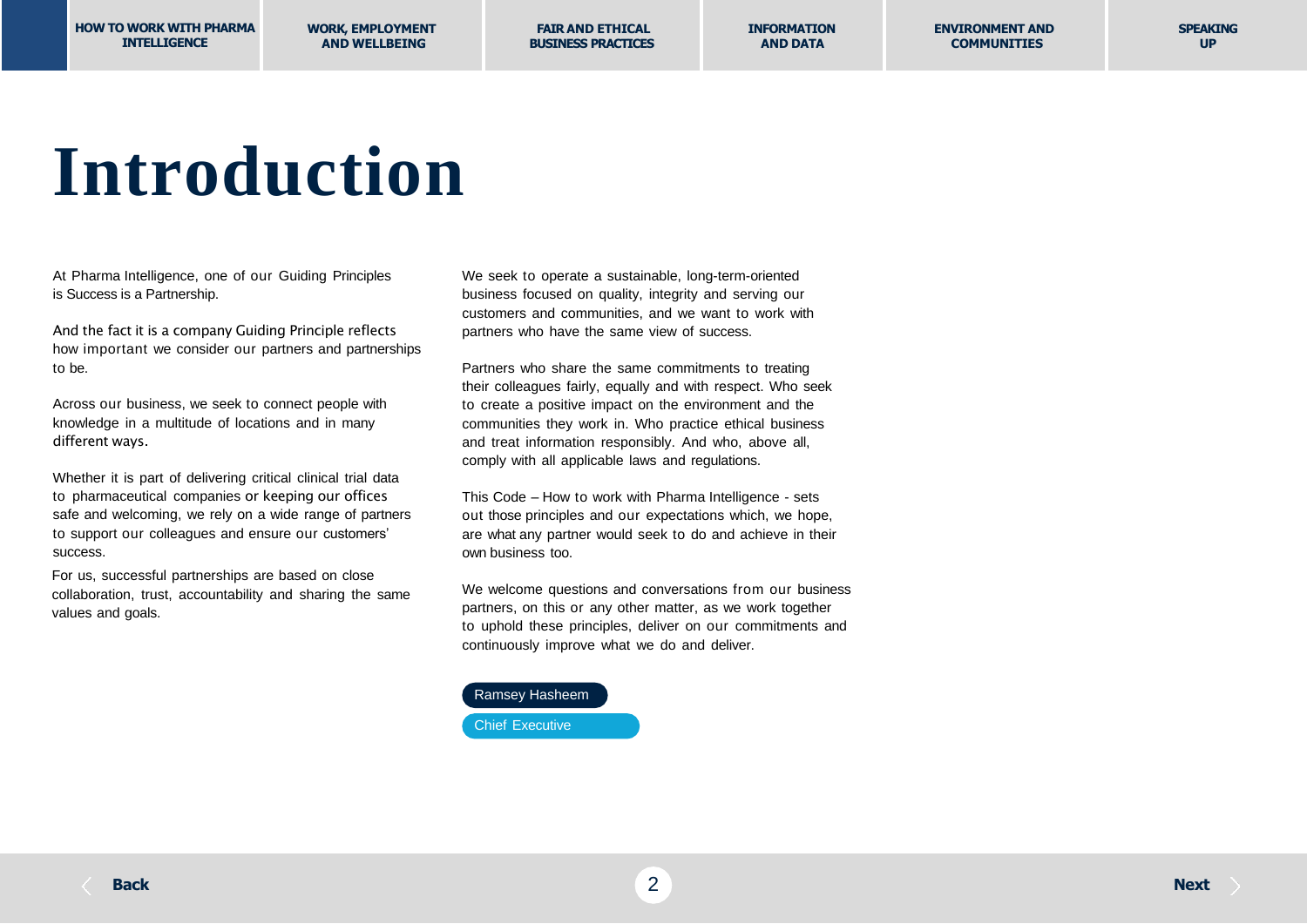**WORK, EMPLOYMENT AND WELLBEING**

**FAIR AND ETHICAL BUSINESS PRACTICES** **INFORMATION AND DATA**

### **How to work with Pharma Intelligence**

Pharma Intelligence's network of intelligence, date and publishing connects specialists with knowledge, helping them learn more, know more and do more.

#### Scope of this code

**How to work with Pharma Intelligence**, our Business Partner Code of Conduct, applies to all Pharma Intelligence Business Partners, including suppliers, contractors, agents and any other partners or subcontractors engaged with Pharma Intelligence, either directly by an entity in the Pharma Intelligence Group or by an authorised agent for the Group.

#### Communication and application

Business Partners are expected to follow the principles set out in this Code and to communicate them, as well as the availability of the Pharma Intelligence Speak Up whistleblowing service, to any individual or team engaged in work for Pharma Intelligence. This includes any employee or officer, consultant, or sub-contractor and any agents engaged by the Business Partner.

For any areas where there is a discrepancy between applicable local or national laws and this Code, Business Partners should adhere to whichever is more stringent, or discuss the situation with their usual Pharma Intelligence contact to establish an appropriate course of action.

#### Compliance and monitoring

Pharma Intelligence reserves the right to check compliance with this Code, with reasonable notice, and may require remedial action from Business Partners if material breaches are discovered.

Where there are severe violations of any of the core principles of this Code, or where Business Partners are not willing to address violations, or where the principles are repeatedly breached, Pharma Intelligence reserves the right to terminate the business relationship.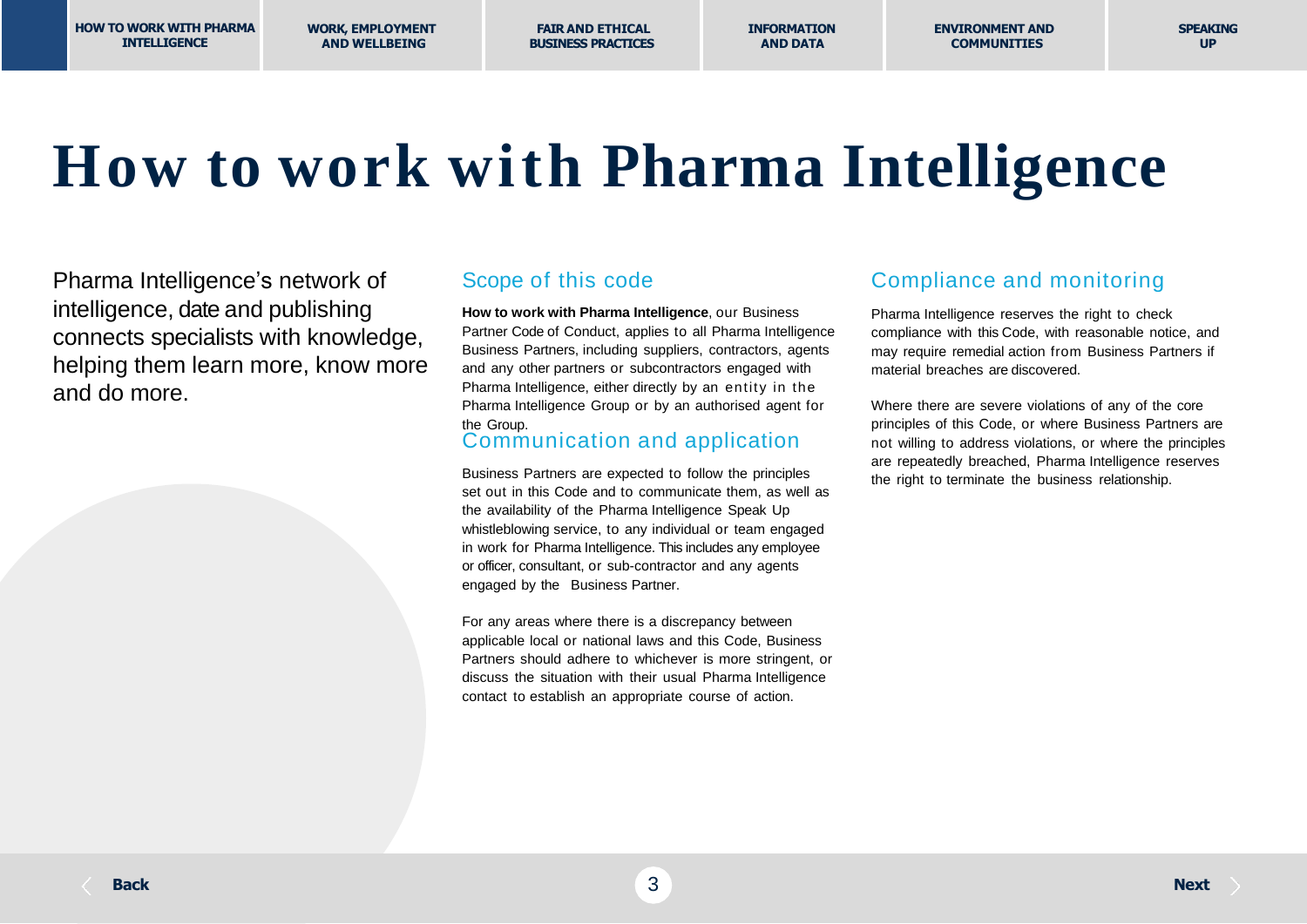**FAIR AND ETHICAL BUSINESS PRACTICES** **INFORMATION AND DATA**

# **Work, employment and wellbeing**

Pharma Intelligence is committed to working with Business Partners who create and maintain a professional, supportive, inclusive and safe workplace and who demonstrate respect for core labour standards and human rights, including the UN Declaration of Human Rights.

#### Respect and support

Business Partners are expected to have a commitment to treat their workers with respect and dignity.

As a minimum, workers shall not be threatened with or subjected to any form of harassment or inhumane treatment, including threats of violence, corporal punishment or any other form of physical, sexual, psychological or verbal coercion, harassment or abuse.

When working with Pharma Intelligence or on Pharma Intelligence business, we require that our Business Partners treat all Pharma Intelligence's colleagues and customers with equal respect.

#### Equality of opportunity and non-discrimination

It is an essential part of our success that we recruit and retain an international colleague base with a broad range of skills, experiences and ideas. Our Business Partners should respect and share our commitment to equality and inclusivity.

Business Partners are expected to uphold practices that strive to ensure equality of opportunity in recruitment, compensation, access to career development and progression, termination or retirement. Employment decisions should be made solely according to each person's skills, abilities and performance, and to local laws and regulations.

Pharma Intelligence's Business Partners should not practice discrimination in their relationships with workers or with other parties, or tolerate discrimination by their workers against others, with regard to any legallyrecognised personal characteristic or status, including race, colour or ethnicity, national origin, citizenship, gender expression or identity, sex, sexual orientation, religion, age, marital or parental status, physical or mental disability.

#### Compensation and working hours

All applicable laws and regulations on wages, benefits and working hours, as well as any contributions legally required such as pension or tax payments, must be followed by Pharma Intelligence's Business Partners. Pharma Intelligence expects its Business Partners to pay fair wages and benefits in line with industry and geography standards. In addition, no-one should be required to work excessive hours if this impacts on personal health and safety.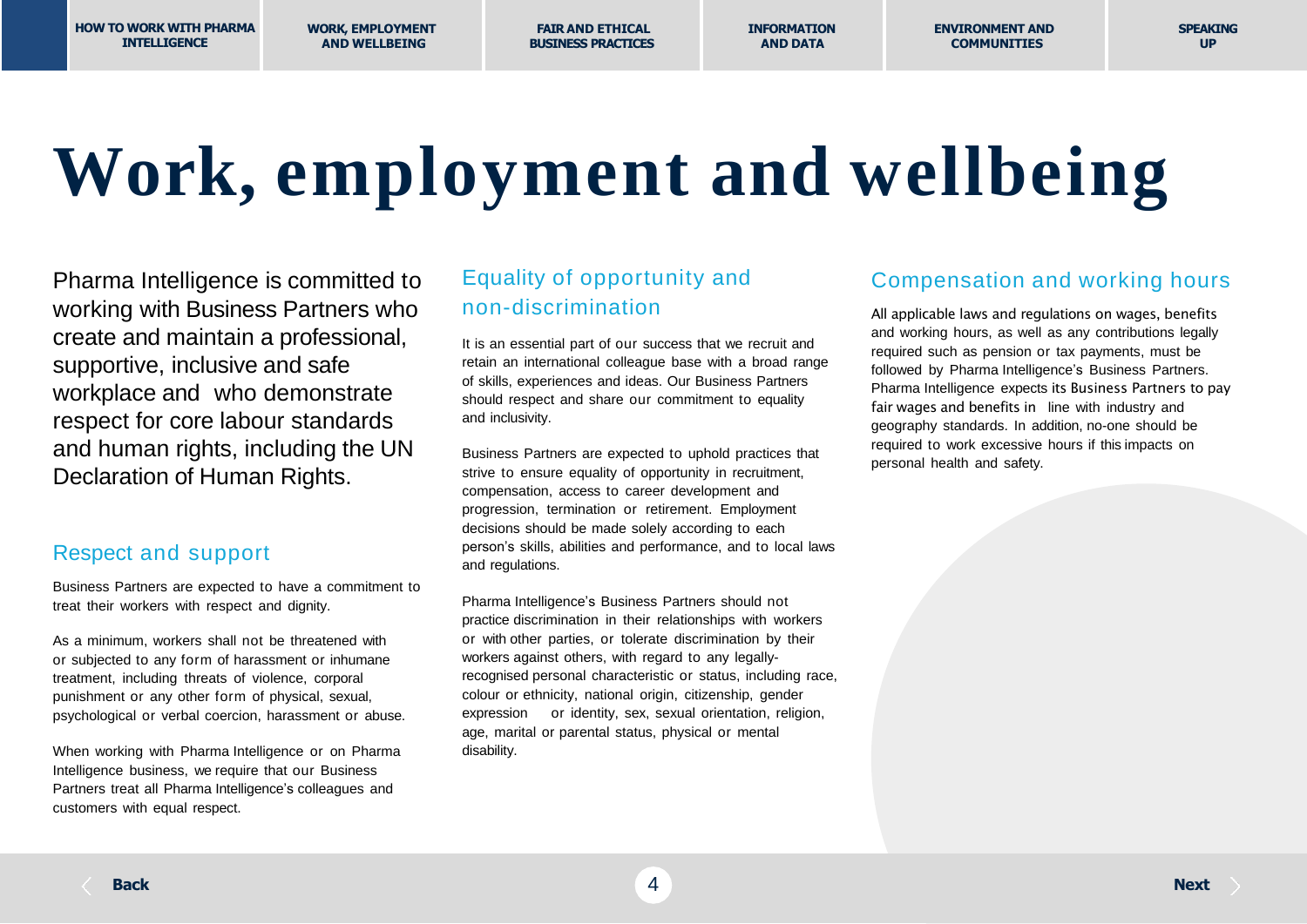**INFORMATION AND DATA**

#### Health, safety and security

All colleagues, customers and Business Partners have the right to work in an environment that is healthy and safe.

Our Business Partners share this responsibility and must establish and maintain a safe working environment, providing appropriate health and safety training, safe work and personal protective equipment for workers, in compliance with all applicable laws and regulations. Business Partners must comply with the local health, safety and security processes in place when operating in or visiting any of Pharma Intelligence's offices, events or external locations, as part of their work with us.

Business Partners should support individuals in speaking up, if they observe unsafe behaviour or safety hazards, and should report anything they see that causes them concern, contacting local emergency services in the event of an immediate risk.

#### Modern slavery and forced labour

Pharma Intelligence is committed to ensuring that the business and the Group's supply chain is operated free from modern slavery, forced and child labour. Business Partners must not engage in, work with or subcontract to any third party that engages in the following practices:

- The use of forced, coerced or otherwise involuntary labour, whether by actual or threatened means
- The use of any methods to prevent free movement of labour, such as withholding identity documents or debt bondage
- The use, enabling or facilitation of human trafficking.

#### Child labour

In addition, Business Partners must not engage in, work with or subcontract to any third party that engages in the use of child labour which:

- Impacts on their health, safety or development, or the legal requirement for education
- Contravenes applicable local or national laws or regulations
- Contravenes any other bilateral or other contractual agreement, where these are more stringent

Children under the age of 18 are not permitted to work in any of Pharma Intelligence's venues.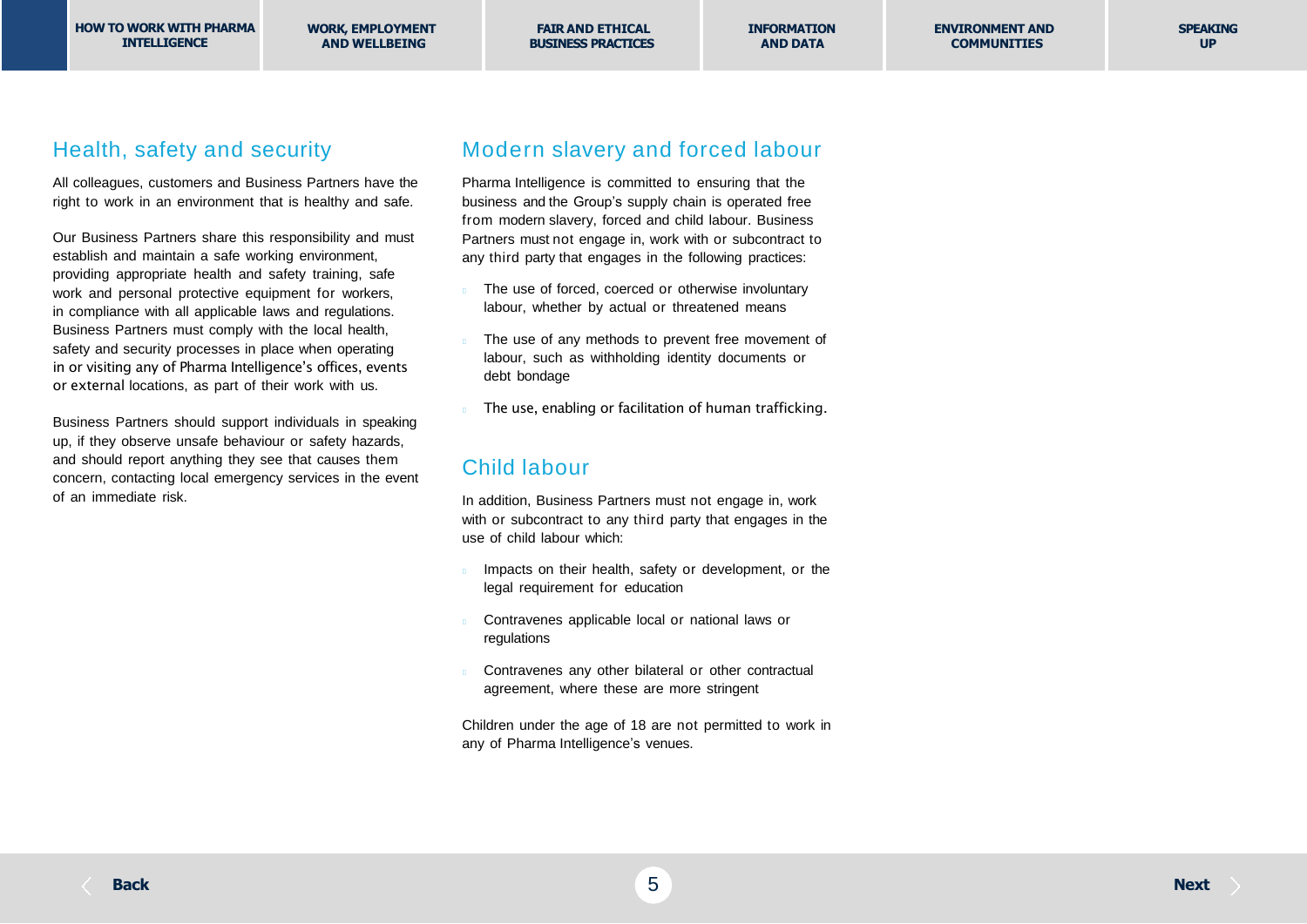**HOW TO WORK WITH PHARMA INTELLIGENCE**

**WORK, EMPLOYMENT AND WELLBEING**

**FAIR AND ETHICAL BUSINESS PRACTICES** **INFORMATION AND DATA**

**ENVIRONMENT AND COMMUNITIES**

### **Fair and ethical business practices**

Pharma Intelligence's purpose, to connect people with knowledge, relies on earning our customers' trust and building confidence in our products and the way we work. Pharma Intelligence's commitment to integrity is a key part of why our products and services are trusted. We expect our Business Partners to act in a way that reflects this commitment and that does not negatively impact on Pharma Intelligence's reputation.

#### Bribery and corruption

Pharma Intelligence has zero tolerance of bribery, regardless of location and business operation. It is expected that the Group's Business Partners, especially those acting on behalf of Pharma Intelligence, will demonstrate the same commitment.

Business Partners should not tolerate, permit or engage in any form of bribery or corruption, whatever the value or nature of the bribe, whether offered, requested, given or received, directly or indirectly. If they are asked for or offered a bribe in the course of their work with Pharma Intelligence, they should report it to us, as soon as it is safe to do so.

#### Gifts and entertainment

In order to avoid the appearance of acting corruptly, Pharma Intelligence colleagues should only offer, give or accept gifts or entertainment that are modest, occasional and have a genuine business purpose.

Business Partners must avoid requesting, offering or otherwise sharing gifts or entertainment which are in contravention of Pharma Intelligence's policies, either with Pharma Intelligence colleagues, or with others when acting on behalf of Pharma Intelligence. Business Partners who wish to share gifts or entertainment with a public or government official must have prior approval from their Pharma Intelligence contact and Pharma Intelligence Compliance manager.

#### Conflicts of interest

It is essential we conduct all business in an honest, transparent and neutral way, and avoid even the appearance of bias or self-interest. Business Partners should avoid situations where a conflict of interest could interfere, or give the appearance of interfering, with an Pharma Intelligence business decision and should make their Pharma Intelligence point of contact aware of any actual or potential conflict of interest, including any connections with Pharma Intelligence colleagues or competitors.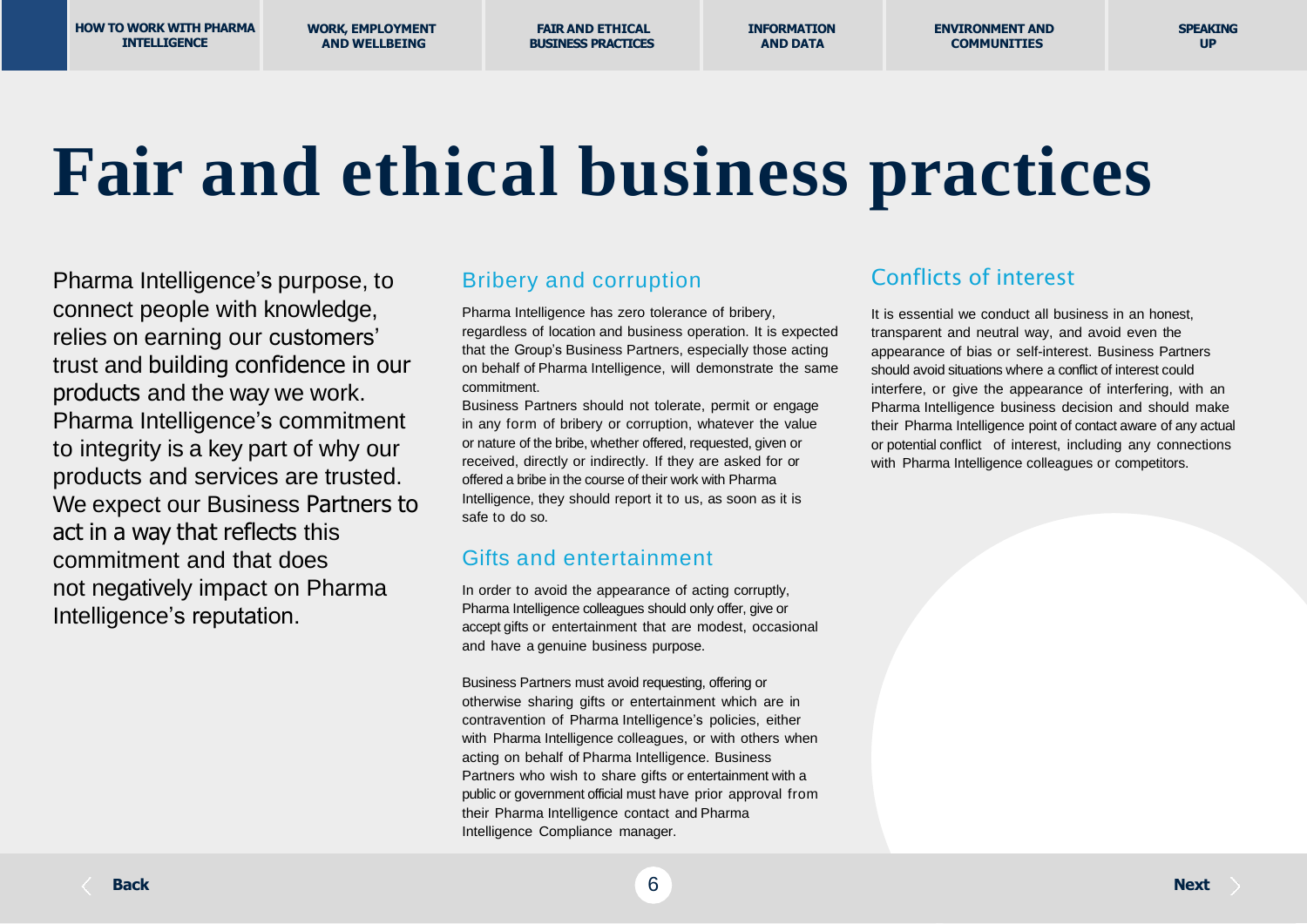**INFORMATION AND DATA**

**SPEAKING UP**

#### Trade sanctions

Business Partners must not engage in trade with persons or entities subject to trade sanctions or restrictions, under applicable laws and regulations.

#### Anti-competitive behaviour

Pharma Intelligence conducts our business equitably and in compliance with applicable competition laws and regulations.

Whether directly or through an agent, Pharma Intelligence will not enter into agreements with any Business Partner to divide, control or otherwise illegally manipulate a marketplace to Pharma Intelligence's or the Business Partner's benefit.

Business Partners should not share with Pharma Intelligence colleagues any confidential or commercially sensitive Information they may have acquired through other partnerships with Pharma Intelligence's competitors.

#### Tax

Pharma Intelligence expects all Business Partners to take a responsible and ethical approach to tax matters and abide by all applicable tax laws.

Business Partners, including contractors, should not facilitate, or ask Pharma Intelligence colleagues to facilitate, unlawful tax evasion or tax fraud on behalf of themselves or others.

#### Accuracy of business records

Our Business Partners' books and records should reflect the transparency and integrity of their business dealings.

Appropriate internal controls should be in place, and they should maintain accurate records of business transactions, including financial, HR, time and expenses and quality records.

We expect all our Business Partners to be honest in their dealings with the Group and others they engage with as part of their work with us or on our behalf, never knowingly providing false information.

#### Business continuity

It is the responsibility of Business Partners to be prepared for any disruptions to their business where this impacts on an agreement or commitment to Pharma Intelligence. Examples could include natural disasters, fire, terrorism, software viruses and political disruption.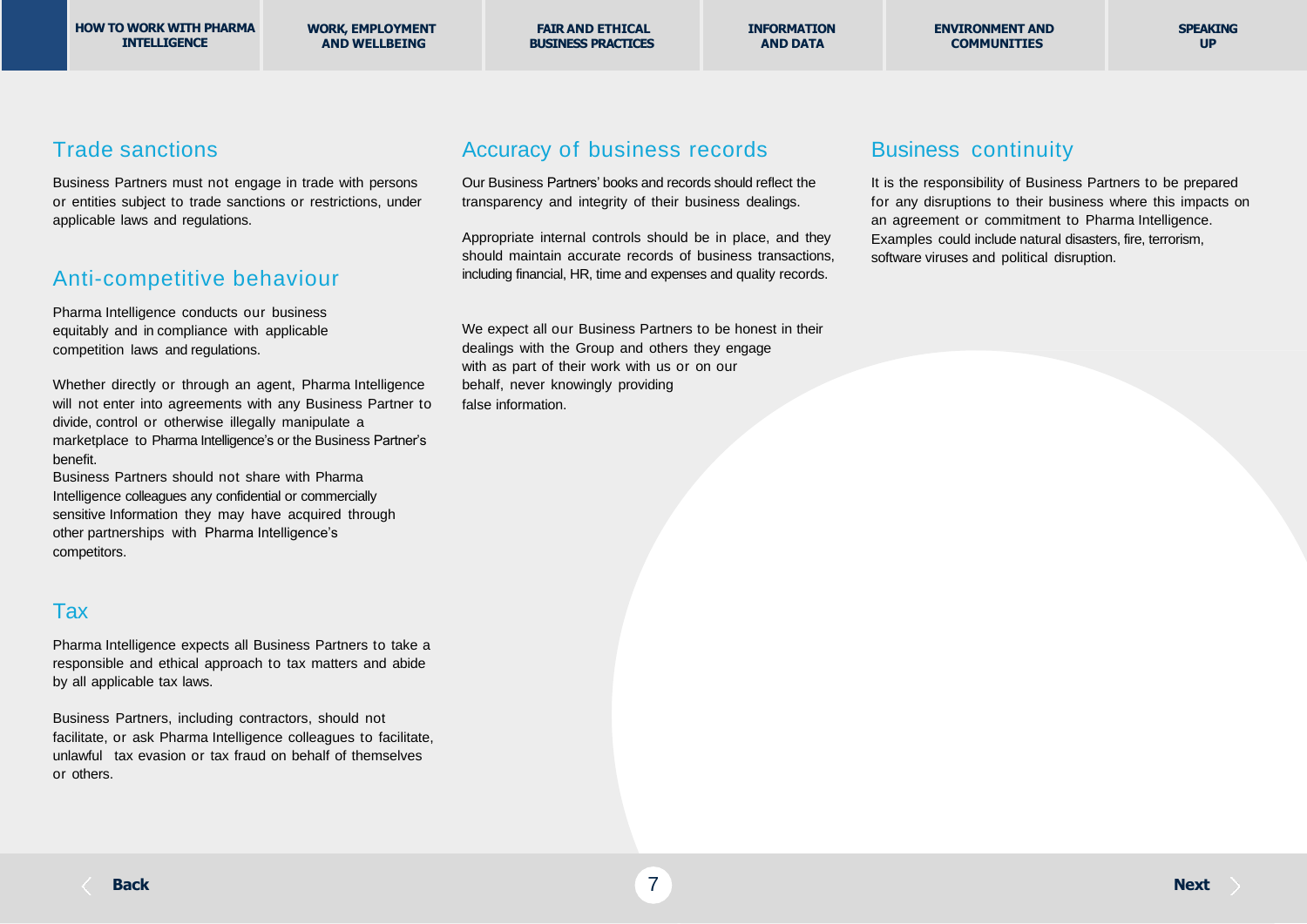**WORK, EMPLOYMENT AND WELLBEING**

**FAIR AND ETHICAL BUSINESS PRACTICES** **INFORMATION AND DATA**

## **Information and data**

Our information is one of our most valuable assets and we have both legal and commercial reasons to manage and protect it. Our Business Partners share our responsibility to keep Pharma Intelligence operating effectively, and with respect for the integrity, security and appropriate use of our information and information systems.

#### Acceptable use

Business Partners who are given use of or access to Pharma Intelligence's systems, databases, hardware, or other aspects of our technology systems, must adhere to Pharma Intelligence's Acceptable Use Policy and any other policy that is provided and designed to safeguard this infrastructure. They should also complete any training provided within the required timeframe.

#### Information and system security

Business Partners are expected to maintain appropriate information security protocols and have policies, procedures and systems in place in line with Pharma Intelligence's Standard Security Requirements for Suppliers.

#### Privacy and personal data

Business Partners must handle all personal information and sensitive personal information responsibly and in compliance with all applicable data protection and privacy laws.

We require our Business Partners to enter into appropriate agreements setting out obligations and responsibilities on compliant personal data handling. Any personal information that Pharma Intelligence provides to a Business Partner should only be used in accordance with the agreement and instructions provided by us.

Business Partners are expected to support Pharma Intelligence's due diligence process and have sufficient guarantees in place to demonstrate that they have implemented appropriate data policies, processes and provided training to staff, as required by law.

#### Security and data incidents

Any actual or suspected security breach, unauthorised disclosure or loss of any confidential, proprietary or personally identifiable information, whether involving Pharma Intelligence's systems or Pharma Intelligence's data, must be immediately notified to Pharma Intelligence's Privacy or Legal team.

#### Confidential and proprietary information

Business Partners should ensure that all Pharma Intelligence's confidential, personal and proprietary information is handled and protected appropriately and used only for its designated business purpose, including information on business affairs, customer information, colleague data, trade secrets, product information and intellectual property, including the intellectual property of Pharma Intelligence's other third parties.

It must not be shared further without explicit authorisation, and Business Partners should never make use of, or disclose, Pharma Intelligence's Information for commercial or private benefit.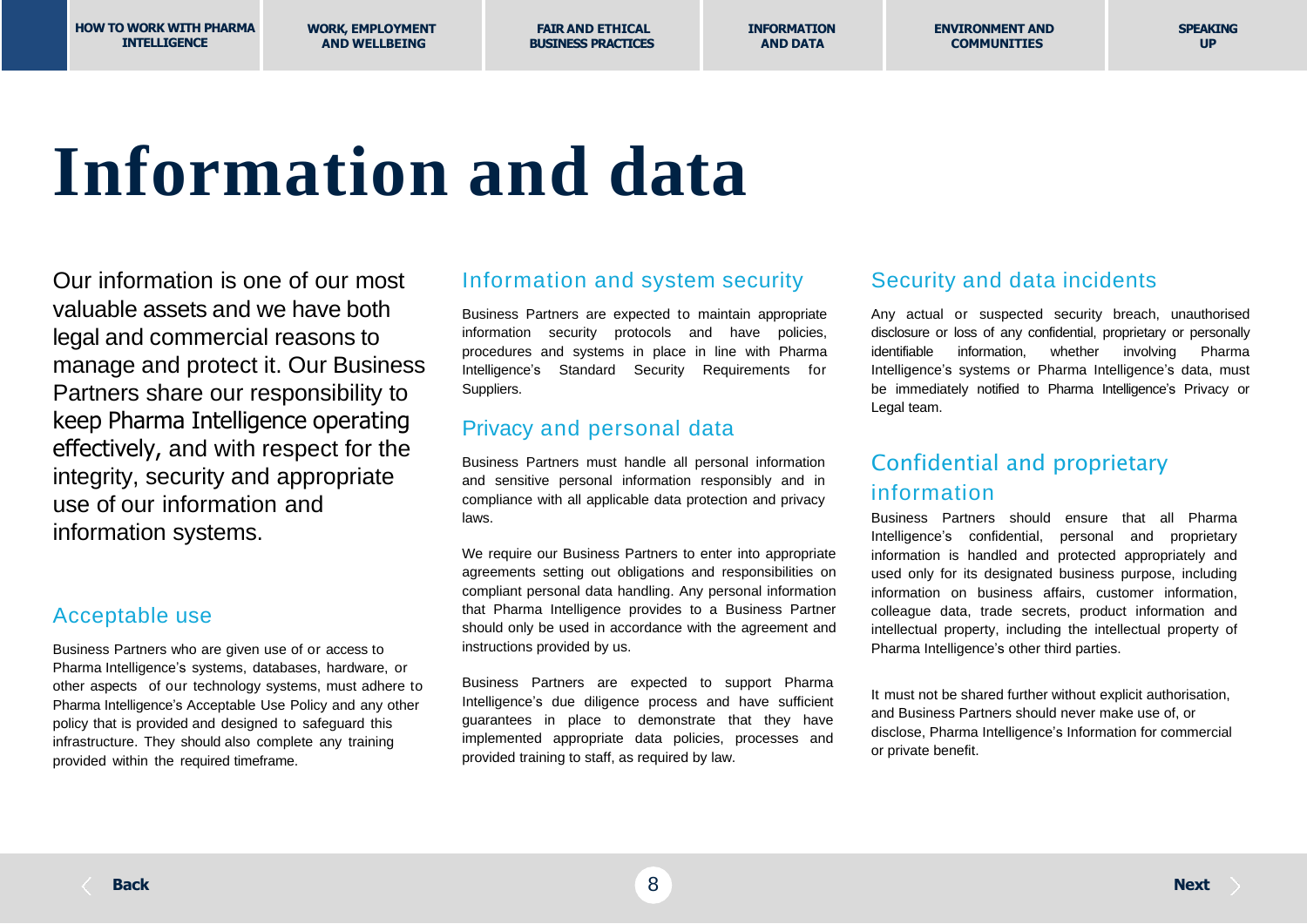### **Environment and communities**

Pharma Intelligence has an ambition to become a champion of sustainability.

Achieving this aim and our commitments is a shared task and responsibility. We expect our Business Partners to collaborate with us on our programme and to have their own commitments to sustainable business impacts.

As a minimum, all our Business Partners must comply with all applicable local and global environmental laws and regulations.

Business Partners should support the environmental or sustainability processes set by Pharma Intelligence or in place at Pharma Intelligence sites or venues, and should provide us with reasonable data on the environmental, social or economic impacts of the products they work on with us, on request. This may include having an approach or policy promoting sustainable and responsible procurement.

#### The environment

Business Partners should act responsibly and demonstrate commitment to improve their impacts on the environment. Depending on the nature of the supplier, we would expect this to include:

- Understanding and reporting their carbon footprint
- Working towards science-based climate targets or other significant carbon reduction
- Seeking to use renewable electricity
- Reducing waste, and increasing use of renewable or recyclable materials

#### **Communities**

Pharma Intelligence is an active partner across many types of communities: professional, industry-based, customer and local communities.

We seek to work with Business Partners who work in a similar way with their communities, and who support our goals and initiatives around improving access to products and enhancing positive community impact. This may include engaging with our donation and charity programmes, volunteering, outreach, and activities to support social mobility, human rights and access to decent work.